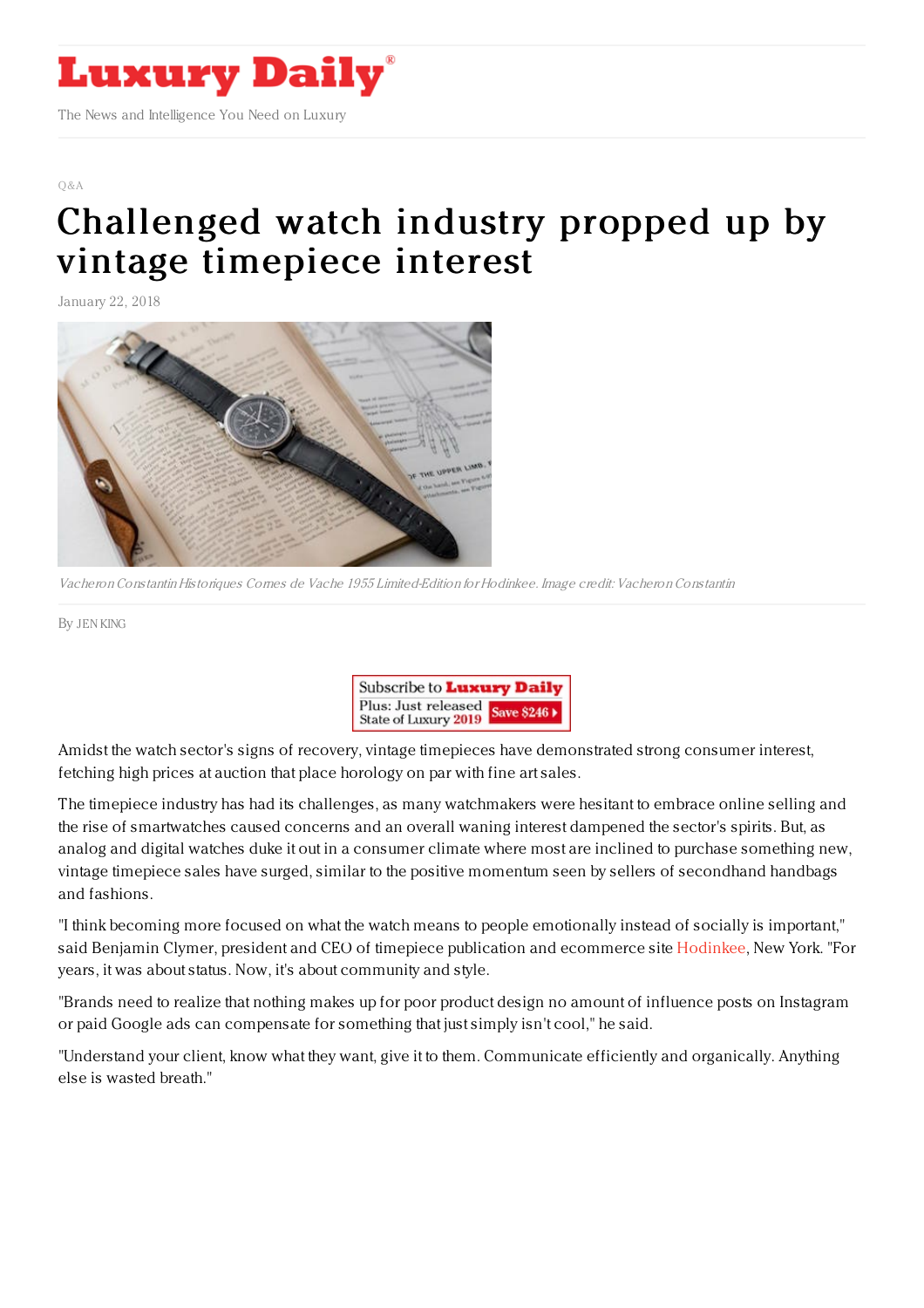

Ben Clymer is president and CEO of Hodinkee. Image credit: Hodinkee

In this Q&A, Mr. Clymer discusses the popularity and drivers of vintage timepieces at auction, why collecting is a smart investment and trends in the horology sector. Here is the dialogue:

What is the United States' fascination with mechanical watches and why may their auction prices rise? Interest in watches is global they represent a final connection to a simpler' period of life. They were the original personal technology device, the iPhone of yesterday.

They portrayed a person's style, creativity and social standing the same way personal technology does today. And what's amazing about these devices is that they were engineered to last generations.

They have become, just like high-end art, automobiles and furniture, collectible relics that connoisseurs travel all over the world to find.

As technology continues to take over our lives, we find that people like the idea of mechanical objects as something of a silent revolution again what now controls our life.

Interest has increased over the past few years due to sites like Hodinkee and how we explain just how important these watches are to the likes of Ralph Lauren, John Mayer, Paul Newman, Eric Clapton, Jay Z and moreall of whom we've featured on the site.

There is a direct connection to successful, thoughtful people and their appreciation of watches.

Why should a mechanical watch such as the Omega Tourbillon be appreciated? This watch, I was thrilled to see sell well.

It is not an obviously valuable watch to most, but technically speaking it is akin to a Ferrari engine in a Toyota Camry's body. It was the very first tourbillon escapement placed into a wristwatch and changed high-end watchmaking forever.

How does one invest in vintage watches much like famous artwork?

Carefully! The best place to start is by reading sites such as Hodinkee, understanding that just like in art, there are brands' that do better than others.

Where a Basquiat or Warhol does well in art, Patek Philippe and Rolex do well in watches.

But not all! Understand the nuances of watches and know that it is not easy to invest in watches and produce a result.

The more you understand, the more research you do, the safer you are.

Realize also that just like in art, rarity trumps everything. Buying unique is a sure way to win, or at least do better than others that are buying multiples.

What drives the value of legacy objects such as Paul [Newman's](http://money.cnn.com/2017/10/27/news/paul-newman-rolex-auction-record/index.html) Rolex Daytona that fetched nearly \$18 million at auction?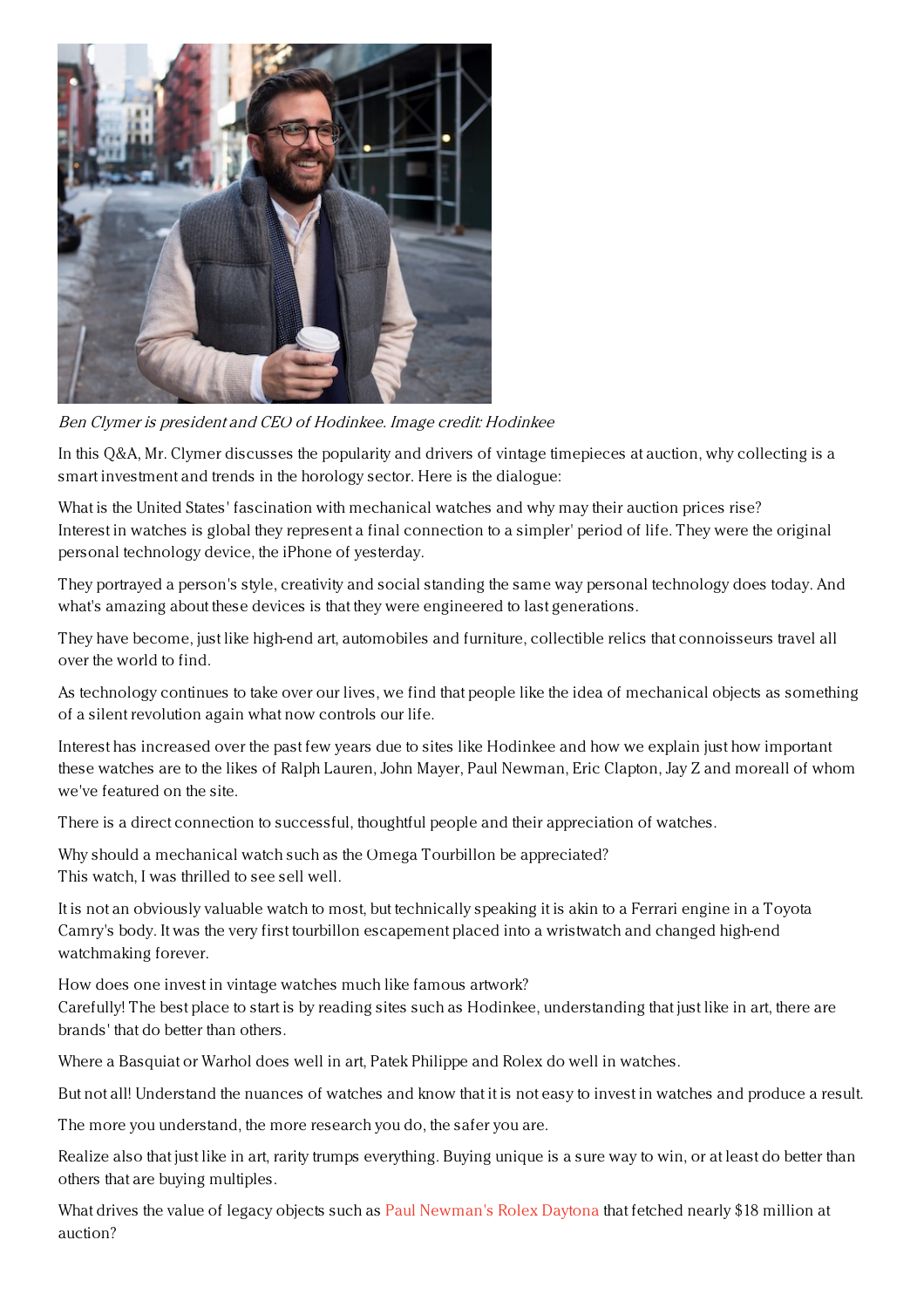The Paul Newman Daytona was a one-off piece because yes, it was owned by Mr. Newman, but more than that, it created the entire concept of a collectible watch.

A "normal" Paul Newman is a six-figure watch every day of the week, so the Paul Newman had to perform well.

Again, the celebrity provenance is one factor, but also legacy and story that is tied with it makes a big difference. This watch was a perfect storm of story, provenance and general collectability and cool.

What happens when you try on one of the most legendary watches of all time? [@sjpulvirent](https://www.instagram.com/p/BaT6nYPgUcf/) goes hands-on with Paul Newman's Paul's Newman,' on HODINKEE now.

A post shared by [hodinkee](https://www.instagram.com/hodinkee/) (@hodinkee) on Oct 16, 2017 at 6:50am PDT

What is driving consumers' interest in vintage timepieces? Again, the very idea that watches can last for as long as they do is compelling when living in a disposable world.

Also, each one is [completely](http://shop.hodinkee.com) unique based on the life it has lived. Each week, we post new watches on the Hodinkee shop and they sell out instantly because each one is very special and tells a new story.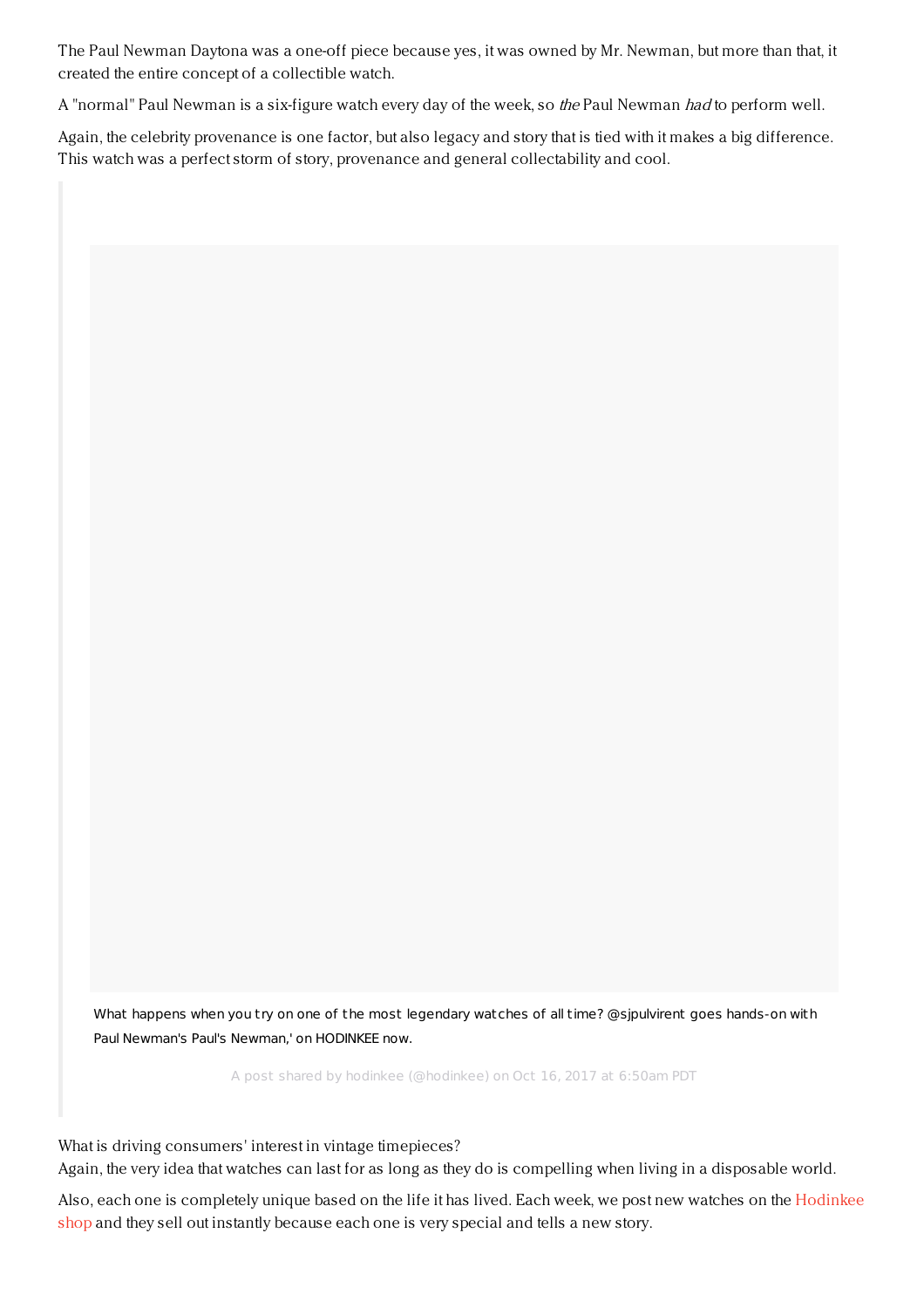Where does digital come into the equation? Is the awareness gleaned related to brands' digital communications? Very little data is pulled from the brands' digital presence. It historically comes from the community.

Hodinkee has been writing about watches in an organic way for almost 10 years, and our credibility is what makes people fall in love with the brands...not what the brand says.

The Swiss are far behind where they should be digitally, but they are catching up.

For example, we have partnered with several high-end Swiss brands to sell their watches online in an authorized way and that, we think, will be a game-changer (see [story](https://www.luxurydaily.com/zenith-vacheron-constantin-entrust-hodinkee-with-ecommerce/)).



Hodinkee is now retailing new, authorized timepieces. Image credit: Hodinkee

How can timepiece brands tap into this newfound and growing interest? I think becoming more focused on what the watch means to people emotionally instead of socially is important.

For years, it was about status. Now, it's about community and style.

Brands need to realize that nothing makes up for poor product design no amount of influence posts on Instagram or paid Google ads can compensate for something that just simply isn't cool.

Understand your client, know what they want, give it to them. Communicate efficiently and organically.

Anything else is wasted breath.

Has the sharing economy dampened consumer interest in new watches? Quite the opposite!

Watches are such a personal object, we see that so many people that typically wouldn't want to share something like that.

You have your phones, your laptop and you share your car, the watch is the last bastion of a legacy society. And I believe there is beauty in that.

Should auctioneers do more to position themselves in front of watch buyers like they have with fine art? Absolutely. It is the watch world's hope that those that often spend seven to eight figures on art will soon gain interest in watches.

It won't happen overnight, but presenting watches as collectible, functional art is the way of the future.

Complementary to that, we must make normal watch much more accessible and normal to people. It should become a part of our cultural fabric in the way that it is in Europe and Asia.